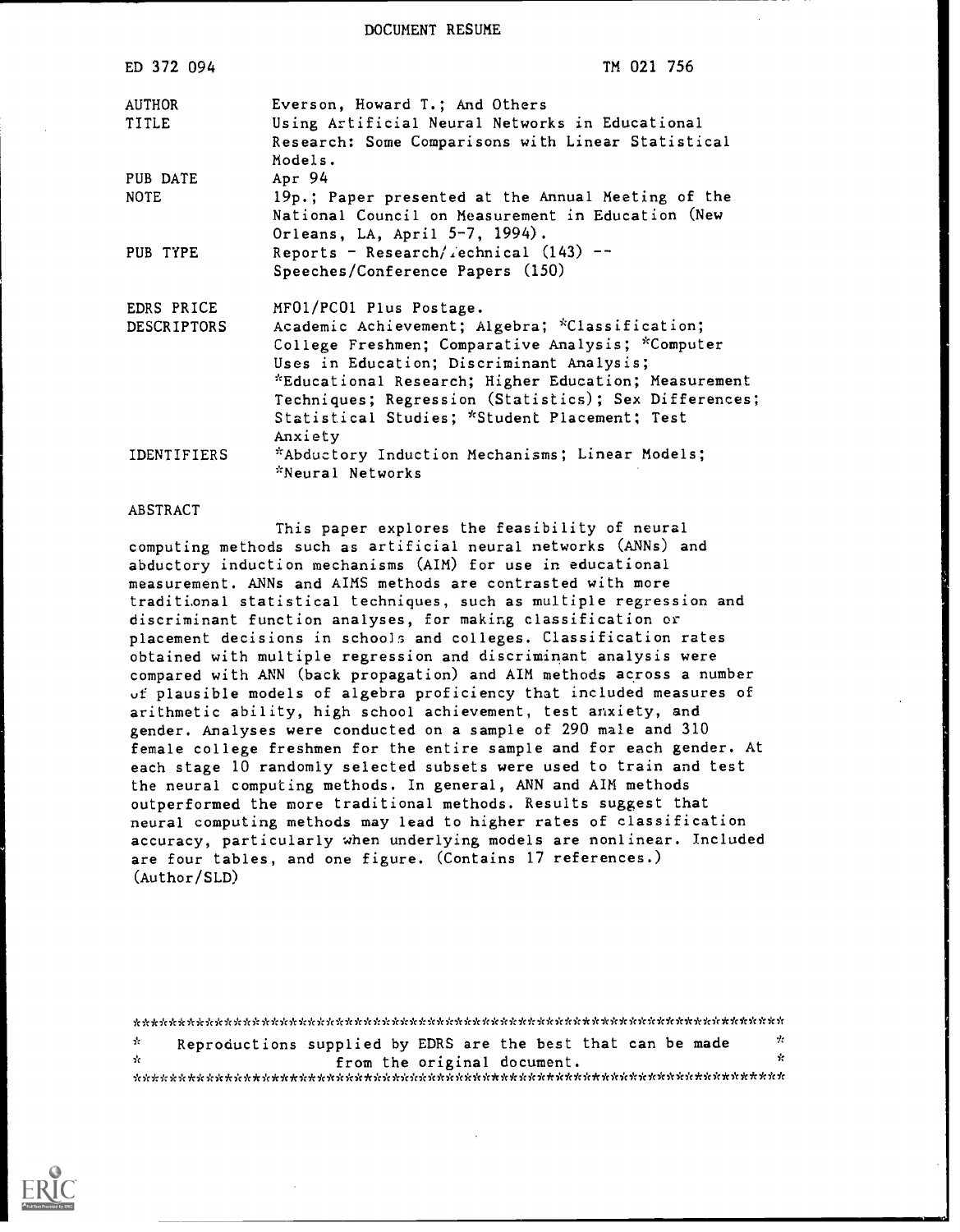E 1021756

# Using Artificial Neural Networks in Educational Research: Some Comparisons with Linear Statistical Modelsl

U.S. DEPARTMENT OF EDUCATION Office ist Educattonai ReseacCh and improvement EDUCATIONAL RESOURCES INFORMATION<br>CENTER (ERIC)

This document has been reproduced as received horn the person or organiration ongtnafing

0 Mmot changes have been made to improve reproduction outfity

Points of view or opinions stated in this docu.<br>ment: do: not: necessarily represent: official<br>OERI position or policy

Howard T. Everson<sup>2</sup> MownED The College Board

David Chance Department of Psychology University of Central Oklahoma

Sue Lykins Department of Psychology Oklahoma State University

-PERMISSION TO REPRODUCE THIS MATERIAL HAS BEEN GRANTED BY

 $T.EVER50V$ 

TO THE EDUCATIONAL RESOURCES INFORMATION CENTER (ERIC)

1. This paper was presented at the annual meeting of the American Educational Research Association in New Orleans in April, 1994. This research was supported, in part, by The College Entrance Examination Board.

2. Howard Everson is Senior Research Scientist, The College Board, 45 Columbus Ave., NYC, NY 10023, Tel. 212.713.8301, Internet: htebh@cunyvm.cuny.edu.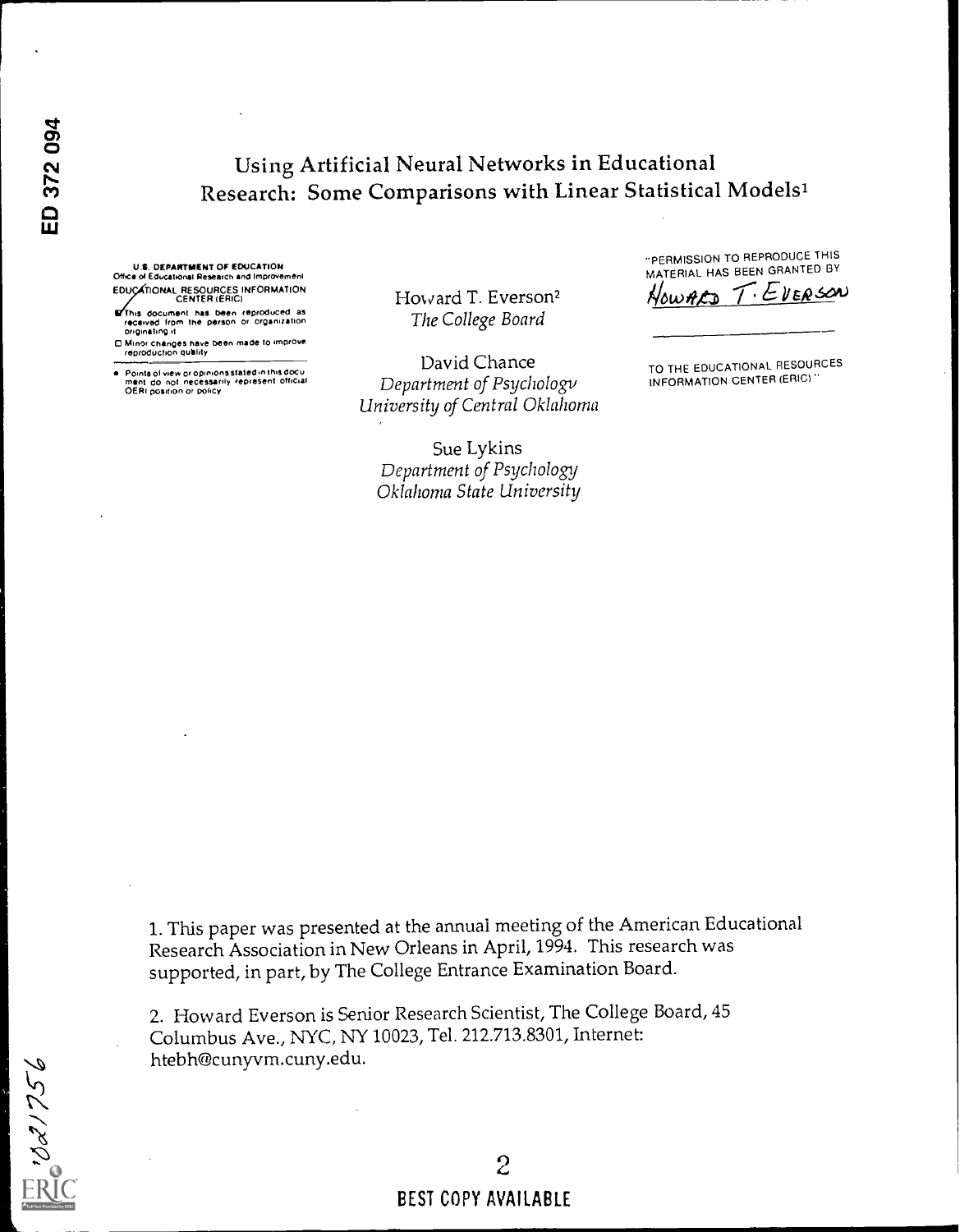## Using Artificial Neural Networks in Educational Research: Some Comparisons with Linear Statistical Models

## ABSTRACT

This paper explores the feasibility of neural computing methods such as artificial neural networks (ANNs) and abductory induction mechanisms (AIM) for use in educational measurement. We contrasted ANNs and AIM methods with more traditional statistical techniques, such as multiple regression and discriminant function analyses, for making classification and (or) placement decisions in schools and colleges. Our general. approach employed a number of plausible classification (i.e., prediction) models of algebra proficiency, using both cognitive and non-cognitive variables. In particular, we compared the classification rates achieved using multiple regression and discriminant analysis with both ANN (back propagation) and AIM methods across a number of plausible models of algebra proficiency that included measures of arithmetic ability, high school achievement, test anxiety and gender. Analyses were conducted for the entire sample, as well as separately for males and females, and at each stage ten randomly selected subsets of the data were used to train and test the neural computing methods. In general, the ANNs and the AIM methods outperformed the more traditional statistical methods, faring better, for example, than linear regression methods when predicting and/or classifying the algebra proficiency of females. These results suggest that neural computing methods may lead to higher rates of classification accuracy, particularly when the underlying models are nonlinear.



ii.

 $\Omega$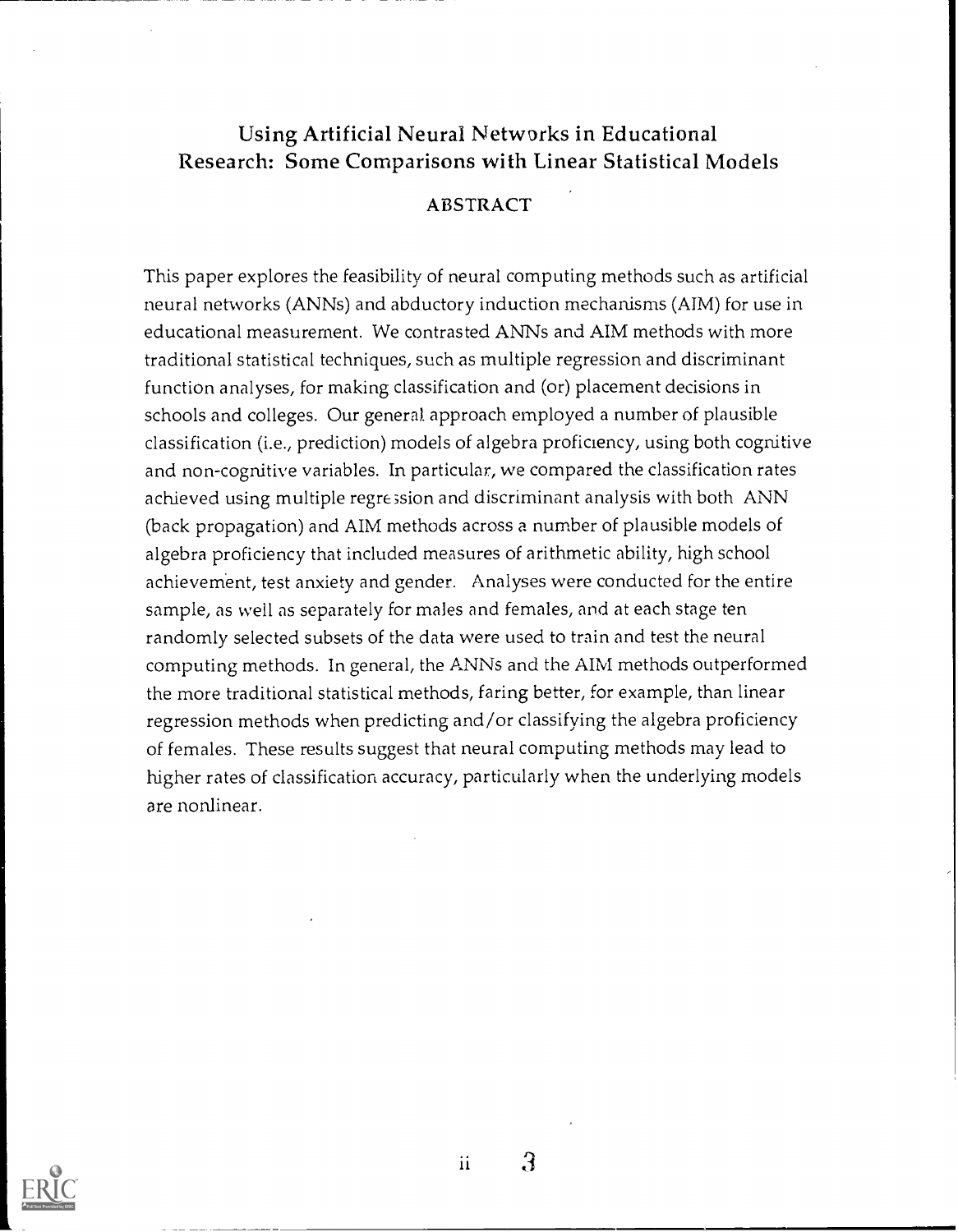Accurate predictions of future academic performance, whether for selection decisions or to make appropriate instructional placements, are central to the college admissions process. As others have noted (Crocker & Algina, 1986; Cronbach, 1971), statistical methods such as linear discriminant function analysis and multiple linear regression are tools widely used to help establish the predictive validity of test scores, and serve as decision aids in the placement and classification process used by schools and colleges. For a variety of reasons, including the essential non-linear nature of many academic achievement models and (or) the complex sets of second and third-order interactions among the predictor variables, these traditional statistical methods do not always yield accurate predictions and (or) classifications. A spate of recent research applying artificial intelligence (AI) computing methods to problems of prediction, selection and classification (see, for example, Lykins & Chance, 1992; Weiss & Kulikowski, 1991) suggests that artificial neural networks (ANNs) and other neural computing methods may substantially improve our classifications, as well as our estimates of the predictive validity of test scores and other educational information.

The purpose of this paper is to explore the utility of neural computing methods to advance research in educational measurement. Neural network computing, unlike conventional computer programming, is a non-algorithmic, non-digital analog, and intensely parallel information processing system. In this study we explore the feasibility of using neural network approach for classifying students as proficient in algebra using a number of cognitive and non-cognitive predictor variables, including prior mat.1 achievement, high school gpa, test anxiety and gender. More specifically, we contrast some variations of the back propagation artificial neural network (ANN) and, more briefly, an abductory induction mechanism (AIM) with statistical methods, such as multiple regression and discriminant analysis (Harris, 1975), traditionally used for making classification and (or) placement decisions in schools and colleges.

## Limitations of Linear Models

Explaining the relationships among variables is at the heart of the methods used traditionally to establish the predictive validity of educational tests. Common approaches in predictive validity and (or) classification studies include correlation

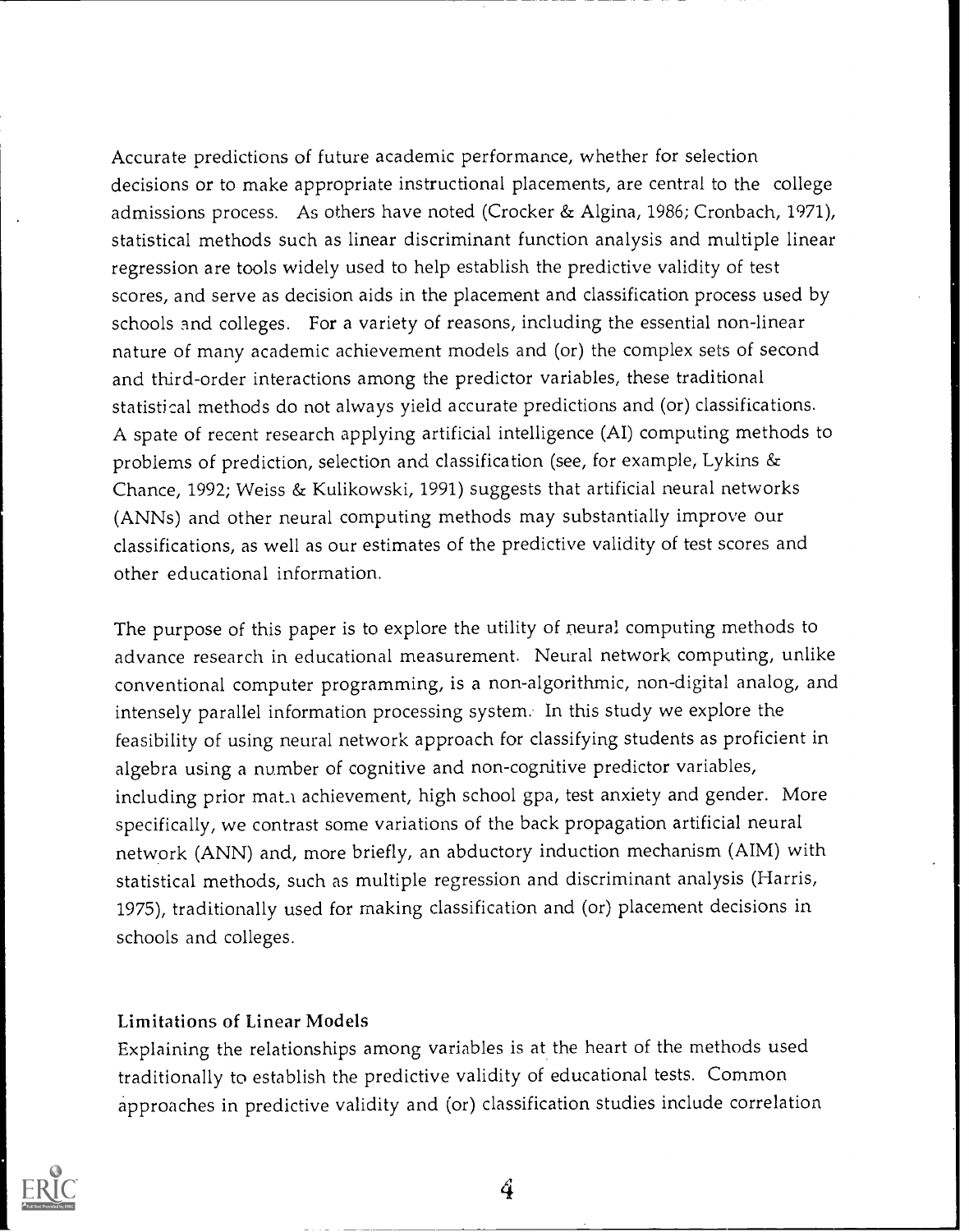and multivariate regression models. For these models to be useful, however, the relevant variables must be measured with as little error as possible, and the models must fit the data and produce acceptable classification error ratios. It is not uncommon that linear models account for less than half the varince in predictive validity studies (see, for example, Willingham, Lewis, Morgan & Ramist, 1990). When educational tests are used for placement decisions, classification error ratios based on linear models are often unacceptably high, a not so atypical result when the underlying linear model is not a good approximation of the data or, more generally, of academic achievement. Neural computing methods, in contrast, hold promise for developing and testing more complex, nonlinear classification and prediction models with lower classification error ratios than many regression-based approaches, while at the same time achieving reductions in computational complexity. For example, a data set with five predictor variables, using only a second-order regression model, has 20 possible terms with 1,048,575 regressions to perform. Neural computing methods are now being used more widely as alternatives to traditional statistical techniques (Ripley, 1993).

#### Neural Computing Perspective

Neural computing methods--an outgrowth of artificial intelligence research in the 1950s and 1960s--are a relatively recent development in the information sciences. These methods get their name and biological inspiration because the underlying computational units--networks of processing elements working in parallel--work much like we think neurons functions in the brain (Nelson & Illingworth, 1991). In contrast to most computer programs, neural networks "learn" from a set of exemplary data and are not programmed, as such.

Back propagation networks, for example, are a form of nonlinear regression and are suited for multiple regression applications (Weiss & Kulikowski, 1991). Back propagation networks allow for complex separable classes of information through the use of one or more hidden layers between the input and output layers. The units in a hidden layer can be viewed as a summarizing filter which reduces application dimensionality (Weiss & Kulikowski, 1991). The network assumes that all processing units contribute to the error and therefore propagates the output error backward. The network, in turn, propagates the input forward through the network to the output layer, compares the predicted output to the actual output and



 $\overline{5}$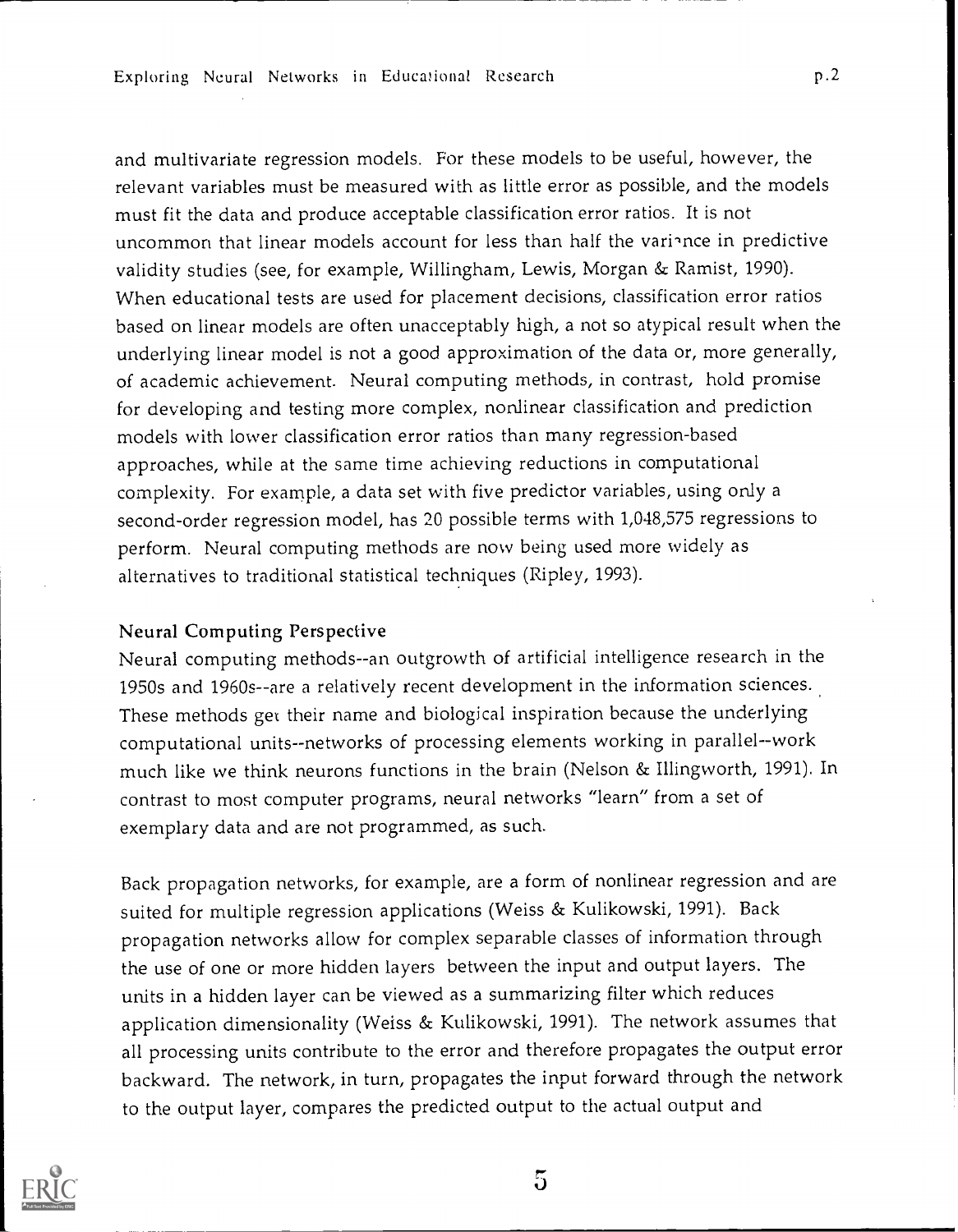determines the amount of error, and then propagates the error back from the output layer to the input layer. This is accomplished by using a gradient descent rule which changes each weight based on the size and direction of the negative gradient on the error surface.

#### INSERT FIGURE 1 HERE

Since neural network learning procedures are inherently statistical methods, they can be contrasted with ordinary least squares regression techniques. In many cases the ANNs outperform multiple regression techniques in studies involving prediction and classification (Lykins & Chance, 1992).

Both multiple regression and abductive induction mechanisms use a least-meansquare algorithm. Multiple regression techniques partial out the least-mean-square error for each dependent variable and produce a regression function that best fits the data based on the least amount of total error residual. AIM, in contrast, uses a predicted squared error (PSE) criterion to generate a model with the means square error (MSE) intersects with a model complexity penalty value. The AIM approach uses numeric functions which include neural networks as well as higher order functions called abductive networks, thus integrating advanced statistical methods with neural network technology.

In the past few years there have been clear advances in neural computing technologies, and they have now developed to the point where they hold promise for current applications in psychometric research. Neural computing techniques, for example, have been applied with some success in a variety of scientific and engineering settings, including biological research (Weinstein et al.,  $19^{\circ}$  z), economic forecasting (Chance, Cheung, & Fagan, 1992; Shadra & Patil, 1990) and personnel selection and training (Dickieson & Gollub, 1992; Sands, 1991; Sands & Wilkins, 1991). Thus, artificial neural networks and related method appear to hold some promise for educational and psychological research and their potential applications require further exploration.

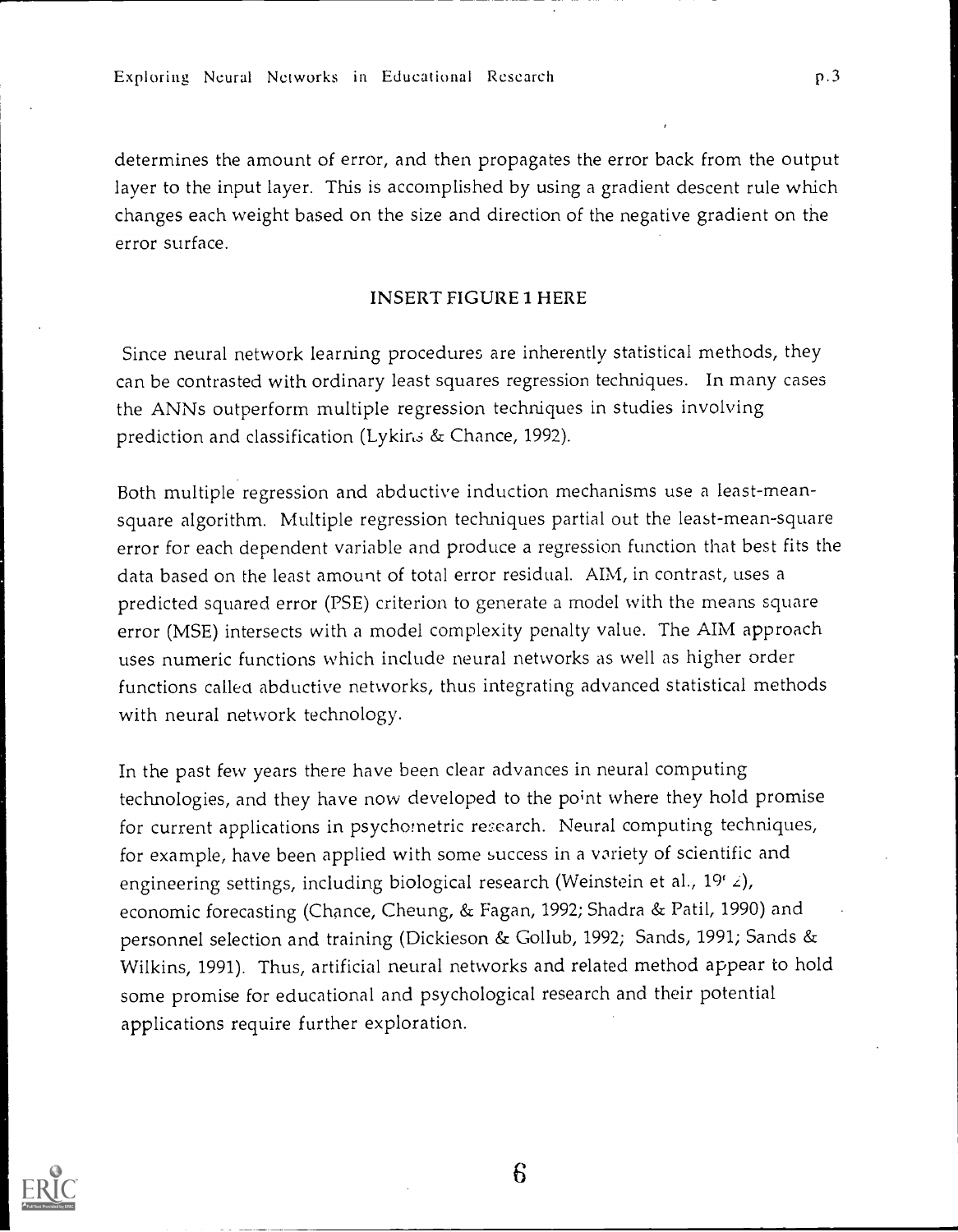#### Design

Since this study was essentially exploratory in nature, no specific sets of hypotheses were tested. Instead, we attempted to define a number of plausible predictive models of proficiency in algebra, using standardized test scores and prior academic achievement variables as well as non-cognitive measures of test anxiety and gender, to compare the accuracy of the predictions and (or) classifications produced by various statistical and neural computing techniques. In general, our models followed the design of conventional predictive validity studies that are widely available in the literature. Two general classes of classification methods were contrasted--general linear models and non-linear, artificial neural network models- and their prediction and classification accuracy rates were compared for both males and females.

### METHOD

Our general approach, as we noted earlier, was to contrast a number of plausible classification models of algebra proficiency. In particular, we were interested in understanding the role of both cognitive (i.e., prior academic achievement and math test scores) and non-cognitive (i.e., test anxiety) variables for enhancing our classifications of proficiency in basic algebra under the various statistical and computational models. To achieve this understanding, we compared the classification rates achieved using discriminant function analysis, multiple linear regression, ANN back-propagation and AIM methods across groups of males and females. In all cases the models included a self-report measure of test anxiety (Spielberger, Gonzalez, Taylor, Anton, Algaze, Ross, & Westberry, 1980) , gender, high school grade point average, and a forty standardized multiple choice measure of mathematics, which included two twenty item subscales measuring arithmetic and basic algebra.

#### Procedures

The participants in this study, 290 men and 310 women, were freshmen at a major urban university. Prior to taking a 40 item standardized multiple-choice mathematics test (which contained two 20 item subscales measuring arithmetic and fundamental algebra), each participant completed a 20 item self-report measure of test anxiety--the Test Anxiety Inventory (Spielberger, et al., 1980)--which contains

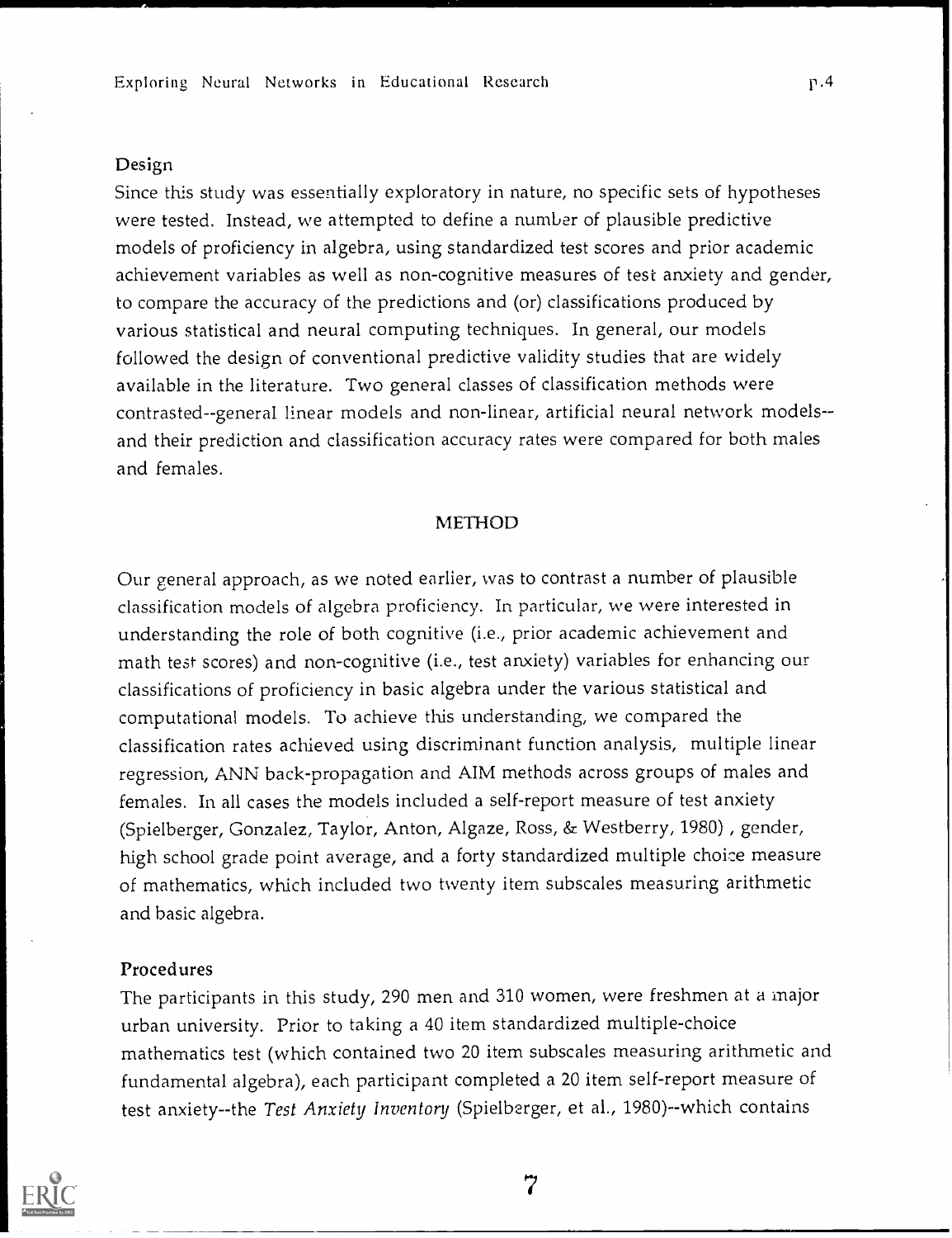two subscale scores: worry and emotionality. In addition, each completed a questionnaire that asked for demographic information including a self-reported estimate of high school gpa. The forty item mathematics test was administered under timed conditions, and each participant had oi.e hour to complete the test.

A ten-fold cross validation was fun to achieve an estimation of the population statistics for the various methods, following Weiss and Kulikowski (1991). The 600 cases were randomly divided into ten training sets (which included 540 cases) and ten test sets (comprised of the remaining 60 cases). Multiple regression and (or) disriminant function analyses were computed on the training sets and a prediction equation was established for each of the corresponding test set. The correlation between the predicted and the actual algebra proficiency scores was then computed. In addition, ten ANN back propagation and ten AIM networks were run on the training sets and tested on the appropriate test set. Again the correlations between the predicted and actual values of the algebra proficiency scores were computed and contrasted with the correlations derived from the multiple regression analyses.

The algebra proficiency variable was dichotomized for use in the comparisons between the discriminant analysis and the ANNs. A raw score of 10 or below was classified as low (0) and 11 or above as high (1) algebra proficiency. Discriminant analysis classification equations were determined based on the training sets and the correct percentage classified was established for the corresponding test sets. Like our earlier method, training sets were run using neural networks and the percentage of correct classifications were calculated for comparison with the results of the discriminant analyses.

The neural network computer simulations were run using a 486 DX 66 PC. The software package Neural Ware Professional II Plus (1991) was used for all back propagation architectures. Three different variations of back propagation were used, including standard back-propagation, functional links, and extended-delta-bar-delta (see Lykins & Chance for a more complete discussion of these methods). All networks were run with four nodes in a single hidden layer, and weight adjustments were calibrated every thirty epochs. SYSTAT 5.1 (1990) was used for all statistical analyses.



8

p.5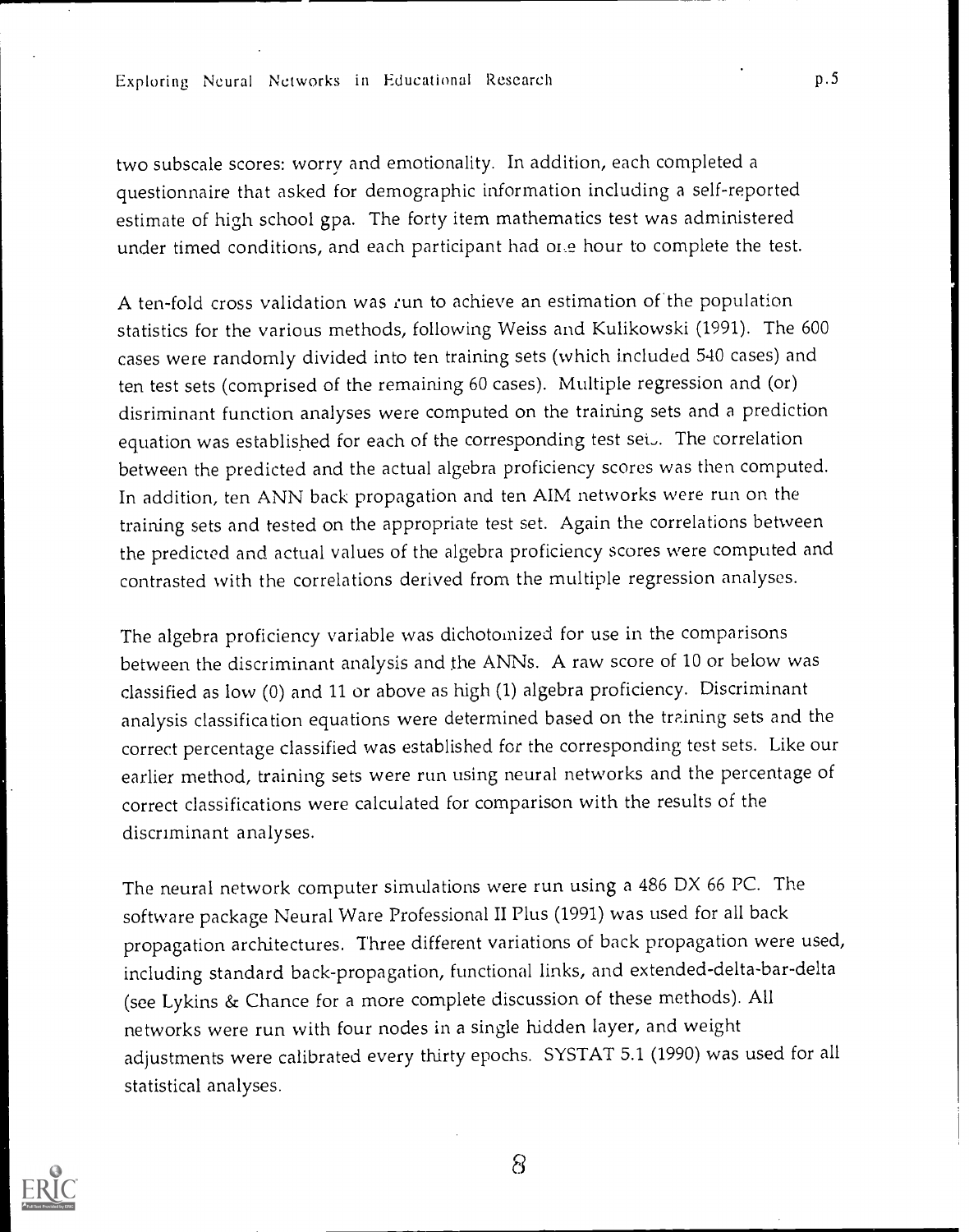Exploring Neural Networks in Educational Research p.6

#### RESULTS

Table 1. presents the means and standard deviations for all variables used in the prediction and (or) classification models.

#### INSERT TABLE 1 HERE

High school GPA was measured using an ordinal scale;  $1 = 60-70$ ;  $2=71-80$ ; 3=81-90; and 4=91-99. The two components of test anxiety--worry and emotionality- were measured using a scale that requires reporting the frequency of a variety of anxiety symptoms occurring prior to, during, or after an exam. Responses are measured using a four-point Likert-type scale ranging from 1 (almost never) to 4 (always). As noted earlier the TAI yields a score for worry based on a subset of eight items, and a score for emotionality based on another eight-item scale. Table 2 presents the zero-order correlations for this same set of variables.

### INSERT TABLE 2 HERE

The results of our comparative analyses of the utility of ANNs versus multiple regression methods are presented in Tables 3A, 3B, and 3C below. Multiple regressions and ANNs performed equally well for all cases, and were well matched for the males in our sample. The ANNs, in general, were unable to detect additional nonlinear information in the data. The ANNs, however, outperformed multiple regression when applied to the data from the females in our sample, suggesting that additional nonlinear information was available in those data.

#### INSERT TABLES 3A - 3C HERE

Similarly, the results of the contrasts in classification accuracy between the discriminant function analyses and the ANNs are summarized in Tables 4A, 4B, and 4C, respectively.

#### INSERT TABLES 4A - 4C HERE

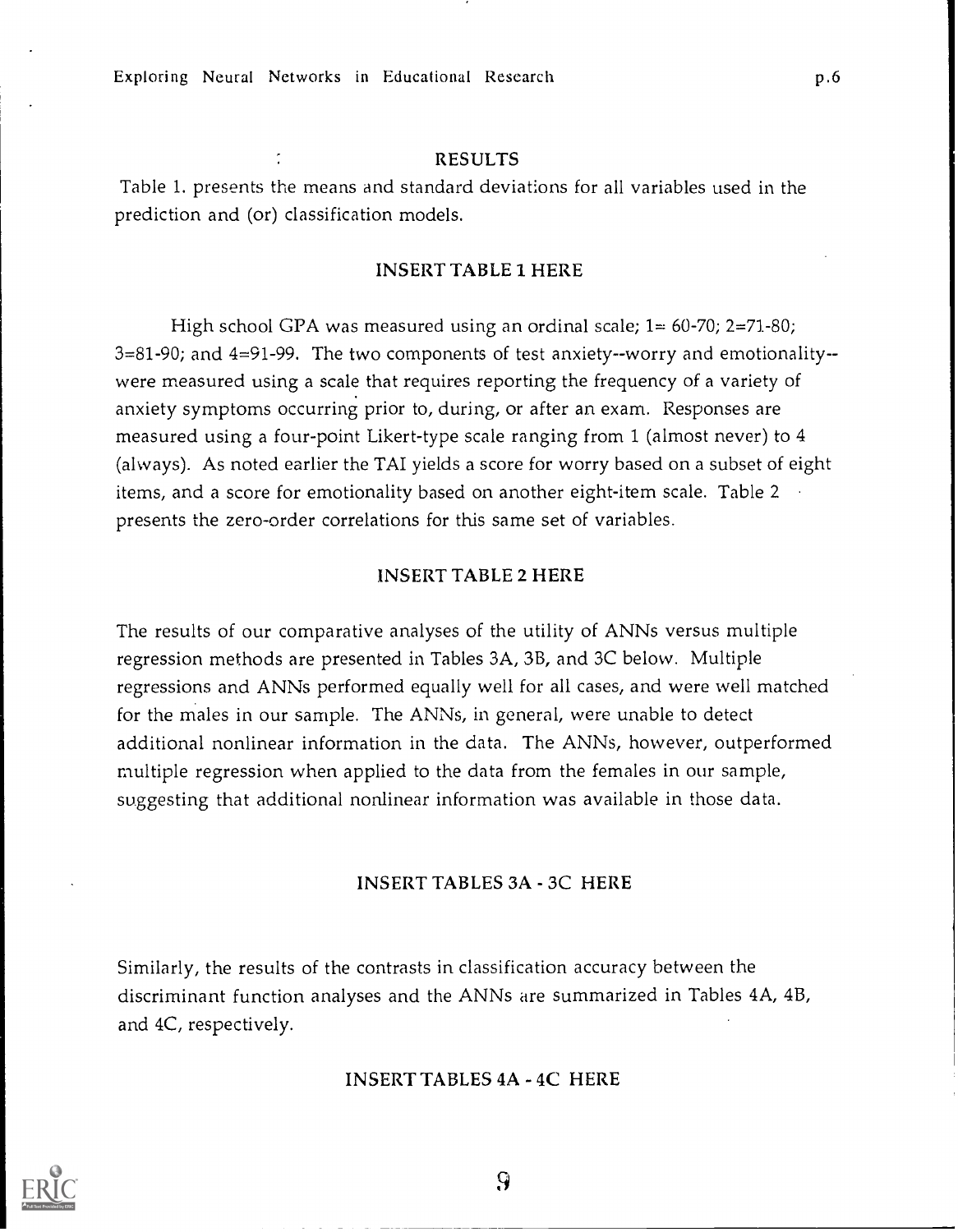Exploring Neural Networks in Educational Research

In this contrast the ANNs out performed the discriminant analysis method in all three groups. This is not surprising, since neural networks have shown consistently high classification accuracy in other applications (see Lykins & Chance, 1992; Weiss & Kulikowski, 1993). The 15% increase in accuracy for the males clearly demonstrates the viability of using neural networks methods for educational placements and classifications.

Table 5 shows a comparison of multiple regression methods with AIM results for the ten randomizations for all cases.

### INSERT TABLE 5 HERE

AIM clearly performed better overall on these data than did the multiple regression method, showing higher correlations for seven of the ten randomizations. When compared with the ANNs, however, the AIM method produced higher correla tions in only three of the randomizations (see Table 3A, for example).

### Conclusions

We believe this line or research has a number of important outcomes. First, by systematically comparing the traditional linear methods with relatively new neural network models we begin the exploration of ANNs for use in the larger field of educational measurement. Moreover, the number of models generated and tested during the course of comparative research can provide important insights into the validity of test scores and other non-cognitive information for placement and classification decisions. Lastly, this line of research may provide new perspectives into the ways in which many new neural computing methods can be used in conjunction with more traditional statistical approaches to improve our ability to accurately classify and place students into educational experiences that are appropriate for them.



1 0

 $r.7$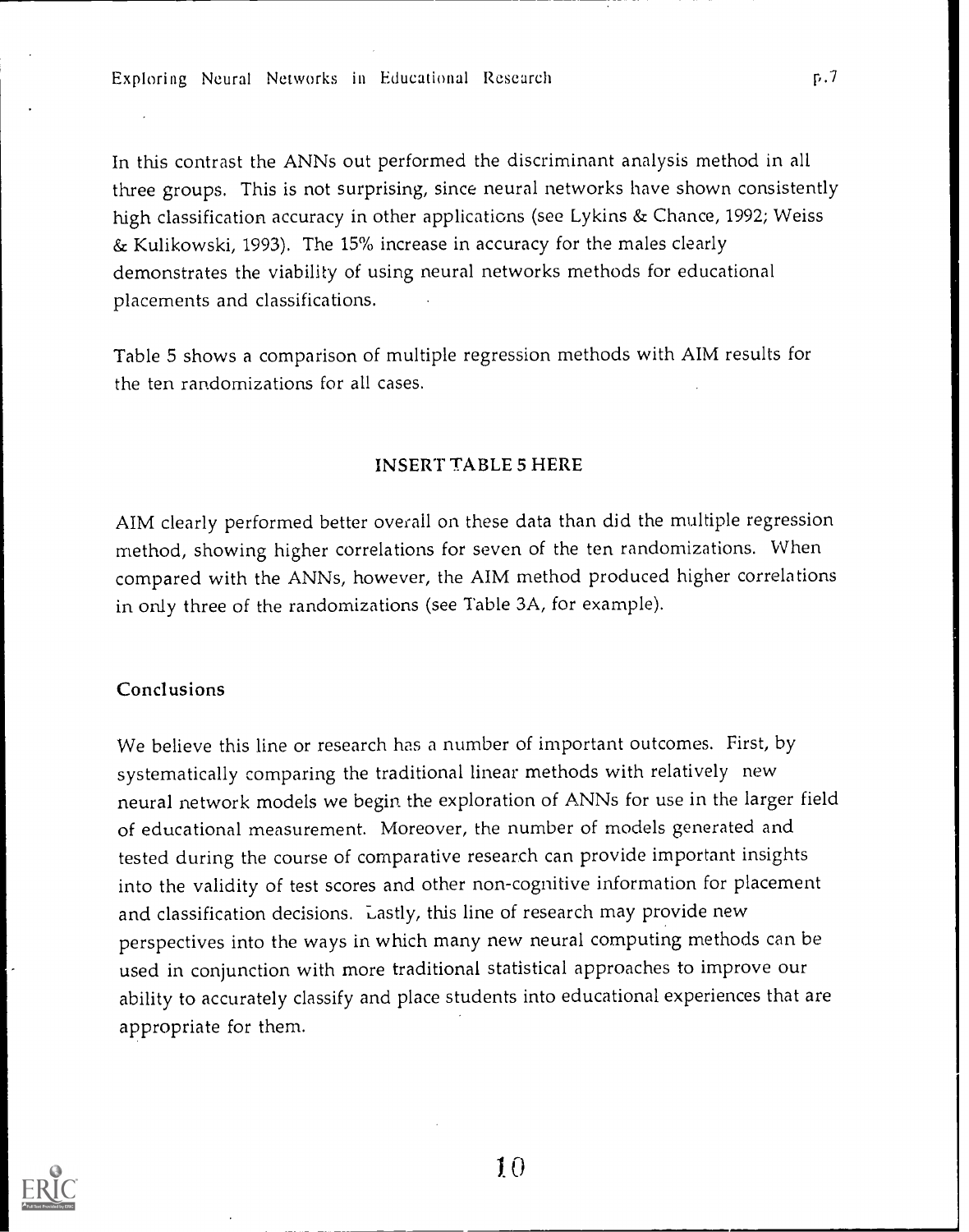#### References

- Caudill, M., & Butler, C. (1992). Understanding neural networks, Vol. 1. MA: Massachusetts Institute of Technology.
- Chance, D. , Cheung, J., & Fagan, J. (1992). Short term forecasting by neural networks while incorporating known characteristics. Paper submitted for presentation to he International Conference on Neural Networks.
- Crocker, L. & Algina, J. (1986). Introduction to classical and modern test theonj. NY: Holt, Rinehart, and Winston.
- Cronbach, L.J. (1971). Test validation. In R.L. Thorndike (Ed.), Educational measurement, 2nd edition. Washington, DC: American Council on Education.
- Dickieson, J., & Gollub, L. (1992). Artificial neural networks and training. Independent research and independent exploratory development programs: FY91 annual report. San Diego, CA: Navy Personnel Research and Development Center.
- Harris, R.J. (1975). A primer of multivariate statistics. New York, NY: Academic Press.
- Lykins, S. & Chance, D. (1992). Comparing artificial neural networks and multiple regression for predictive application. Paper presented at Southwestern Psychological Society, Austin, TX.
- Nelson, M. M. & Illgworth, W.T. (1991). A practical guide to neural nets. Reading, MA: Addison-Wesley.
- Ramist, L., Lewis, C., & McCamley, L. (1990). Implications of using freshman GPA for the predictive validity of the SAT. In W.W. Willingham, C. Lewis, R. Morgan, & L. Ramist (Eds.), Predicting college grades; An analysis of institutional trends over two decades (pp. 253-288). Princeton, NJ: Educational Testing Service.
- Ripley, B.D. (1993). Statistical aspects of neural networks. In Chaos and networks- statistical and probabilistic aspects. Barndorff-Nielsen, O.E., Cox, D.R., Jensen, J.L., and Kendall, W.S. (eds.) London: Chapman & Hall.
- Sands, W.A. (1991). Artificial neural networks: A tool for psychologists. Paper presented at the 33rd Annual Conference of the Military Testing Association, San Antonio, TX.

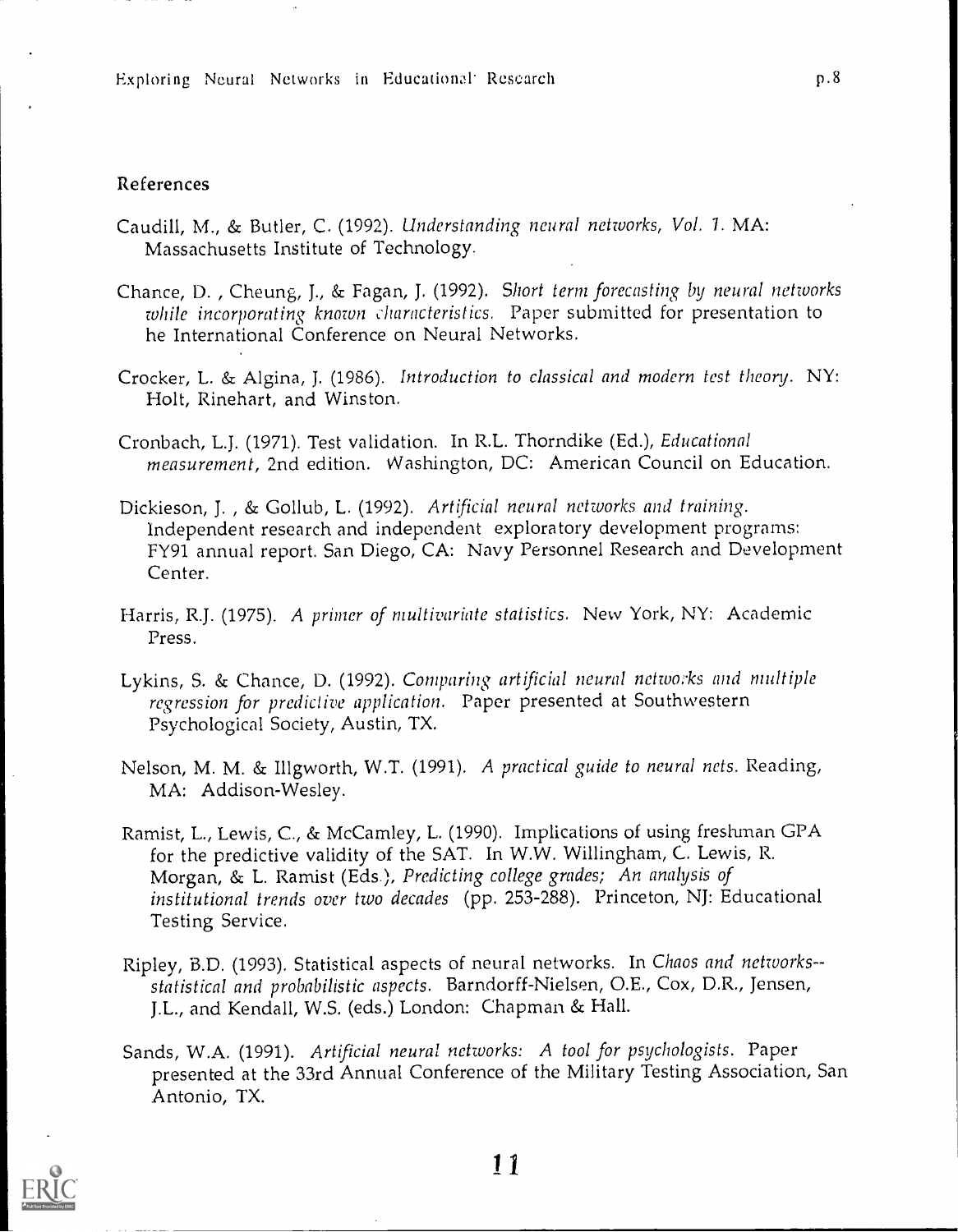Exploring Neural Networks in Educational Research exploring  $p.9$ 

- Sands, W.A., & Wilkins, C.A. (1991). Artificial neural networks for personel selection. Paper presented at the 33rd Annual Conforence of the Military Testing Association, San Antonio, TX.
- Sharda, R., & Patil, R.B. (1990). Neural networks as forecasting experts: An empirical test. Proceedings of the HCNN meeting (pp. 491-494). Washington, DC.
- Spielberger, C.D., Gonzalez, H.P., Taylor, C.J., Anton, W.D., Algaze, B., Ross, G.R., & Westberry, L. (1980). Preliminary professional manual for the test anxiety inventory. Palo Alto, CA; Consulting Psychologists Press.
- Weinstein, J., Kohn, K., Greyer, M., Viswanadhan, V., Rubinstein, L. Monks, A. Scudiero, D., Welch, L., Koutsoukos, A. Chiausa, A. & Paull, K. (1992). Neural computing in cancer drug development: Predicting mechanism of action. Science, Vol. 258, pp. 447-451.
- Weiss, S.M., & Kulikowski, C.A. (1991). Computer systems that learn: Classification and prediction methods from statistics, neural nets, machine learning, and expert systems. San Mateo, CA: Morgan Kaufmann.
- Willingham, W., Lewis, C., Morgan, R., & Ramist, L. (Eds.) (1990). Predicting college grades; An analysis of institutional trends over two decades. Princeton, NJ: Educational Testing Service.

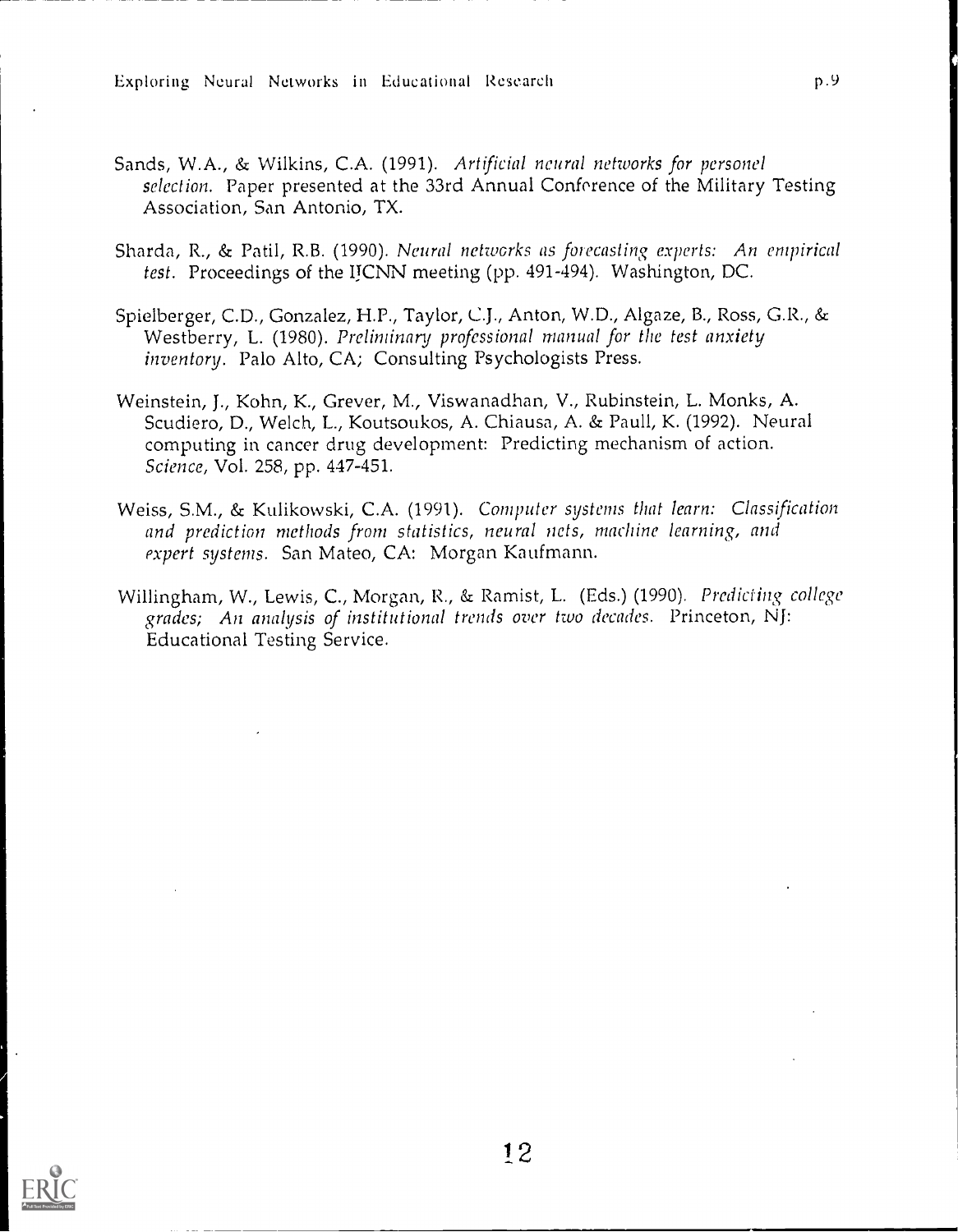## Table 1. Means and Standard Deviations

| Variable          | N   | Mean  | SD   |  |
|-------------------|-----|-------|------|--|
| HS GPA            | 600 | 2.44  | 0.69 |  |
| WORRY ·           | 600 | 14.86 | 4.52 |  |
| <b>EMOTION</b>    | 600 | 16.45 | 5.22 |  |
| <b>ARITHMETIC</b> | 600 | 13.24 | 3.84 |  |
| <b>ALGEBRA</b>    | 600 | 10.45 | 5.15 |  |

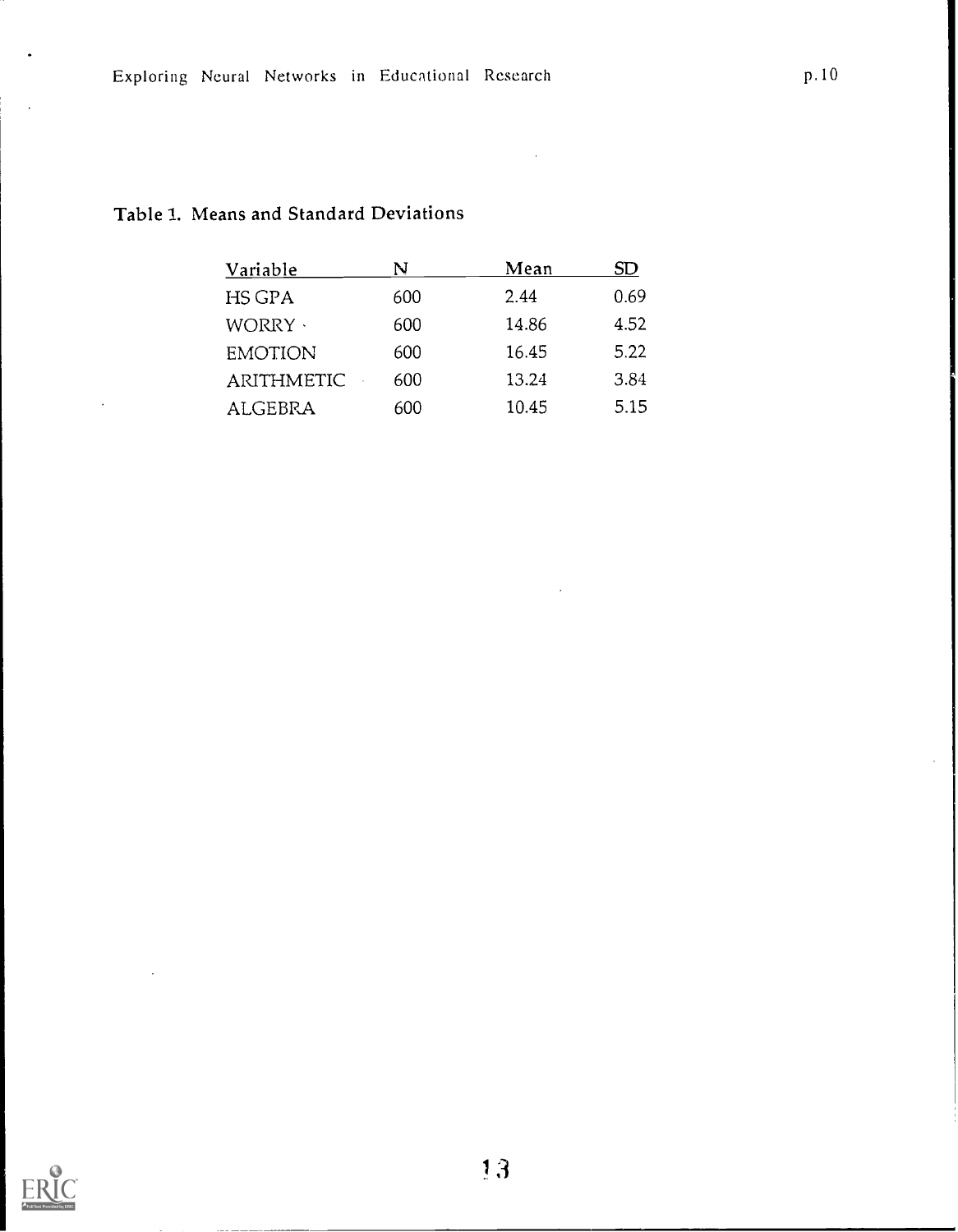## Table 2. Zero-Order Correlations

|              | <b>HSGPA</b><br><u>Sex</u> | <u>Worry</u> | <u>Emotion</u> | Arithmetic Algebra |           |
|--------------|----------------------------|--------------|----------------|--------------------|-----------|
| <b>Sex</b>   | $.1090**$<br>1.0000        | $-.0932*$    | $-0.1524**$    | $.2927**$          | $.2943**$ |
| <b>HSGPA</b> | 1.0000                     | $-0.0189$    | .0038          | $.2076**$          | $.3187**$ |
| Worry        |                            | 1.0000       | $.7522**$      | $.1433**$          | $-.0719$  |
| Emotion      |                            |              | 1.0000         | $-.0848*$          | $-.0081$  |
| Arith.       |                            |              |                | 1.0000             | .6648**   |
| Algebra      |                            |              |                |                    | 1.0000    |

(Note: \* SIG. <.05 and \*\*SIG.<.01)

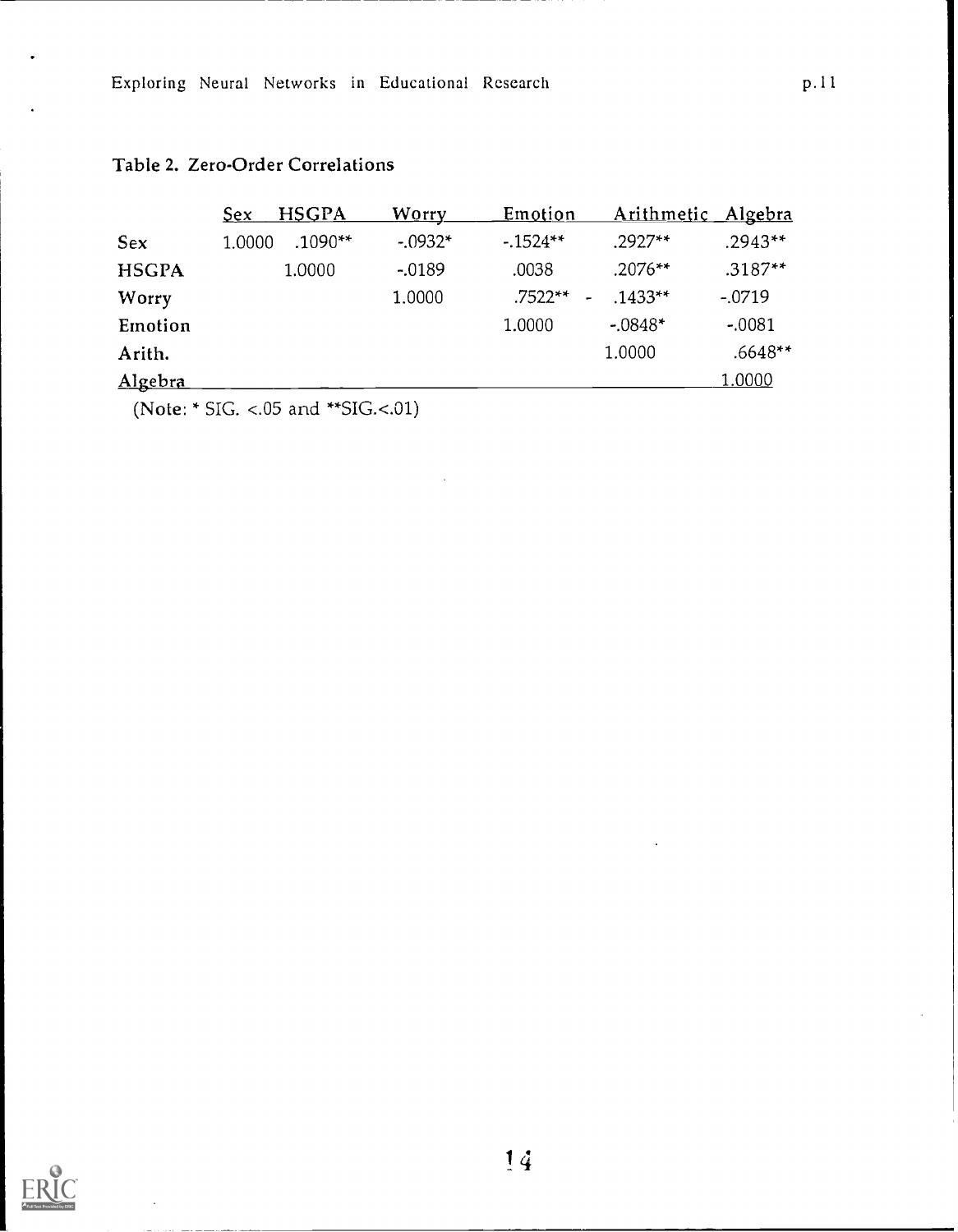Exploring Neural Networks in Educational Research p. 12

| 3A. All Cases<br>Test Set | MR            | $\overline{\rm \bf AND}$ . |
|---------------------------|---------------|----------------------------|
| 0                         | .6287         | .6438                      |
| 1                         | .6700         | .6707                      |
| $\overline{\mathbf{c}}$   | .7618         | .7698                      |
| 3                         | .7048         | .6996                      |
| $\overline{4}$            | .6349         | .6252                      |
| 5                         | .6186         | .6260                      |
| $\epsilon$                | .6832         | .6825                      |
| 7                         |               | .7309                      |
|                           | .7130         | .7167                      |
| 8                         | .7149         |                            |
| 9                         | <u>.6858 </u> | .6861                      |
| mean r                    | .6816         | .6851                      |
| 3B. Females               |               |                            |
| 0                         | .6717         | .6972                      |
| $\mathbf{1}$              | .7230         | .7653                      |
| $\overline{c}$            | .5196         | .6425                      |
| 3                         | .5648         | .5718                      |
| $\overline{4}$            | .6239         | .6664                      |
| 5                         | .7543         | .7876                      |
| 6                         | .6334         | .7437                      |
| 7                         | .7275         | .7482                      |
| 8                         | .7225         | .7527                      |
| 9                         | <u>.5996</u>  | <u>.5915</u>               |
| mean r                    | .6540         | .6894                      |
| 3C. Males                 |               |                            |
| 0                         | .6717         | .7637                      |
| $\mathbf{1}$              | .6575         | .7674                      |
| $\overline{c}$            | .5706         | .6534                      |
| 3                         | 6429          | 5846                       |
| $\overline{4}$            | .7866         | .7935                      |
| 5                         | .8037         | .7370                      |
| 6                         | .6901         | .6488                      |
| 7                         | .6779         | .6229                      |
| 8                         | .8363         | .8139                      |
| $\overline{9}$            | <u>.8161</u>  | <u>.8050</u>               |
| mean r                    | .7154         | .7190                      |

Tables 3A-3C. Comparisons of Multiple Regression and ANN Methods



 $15 \,$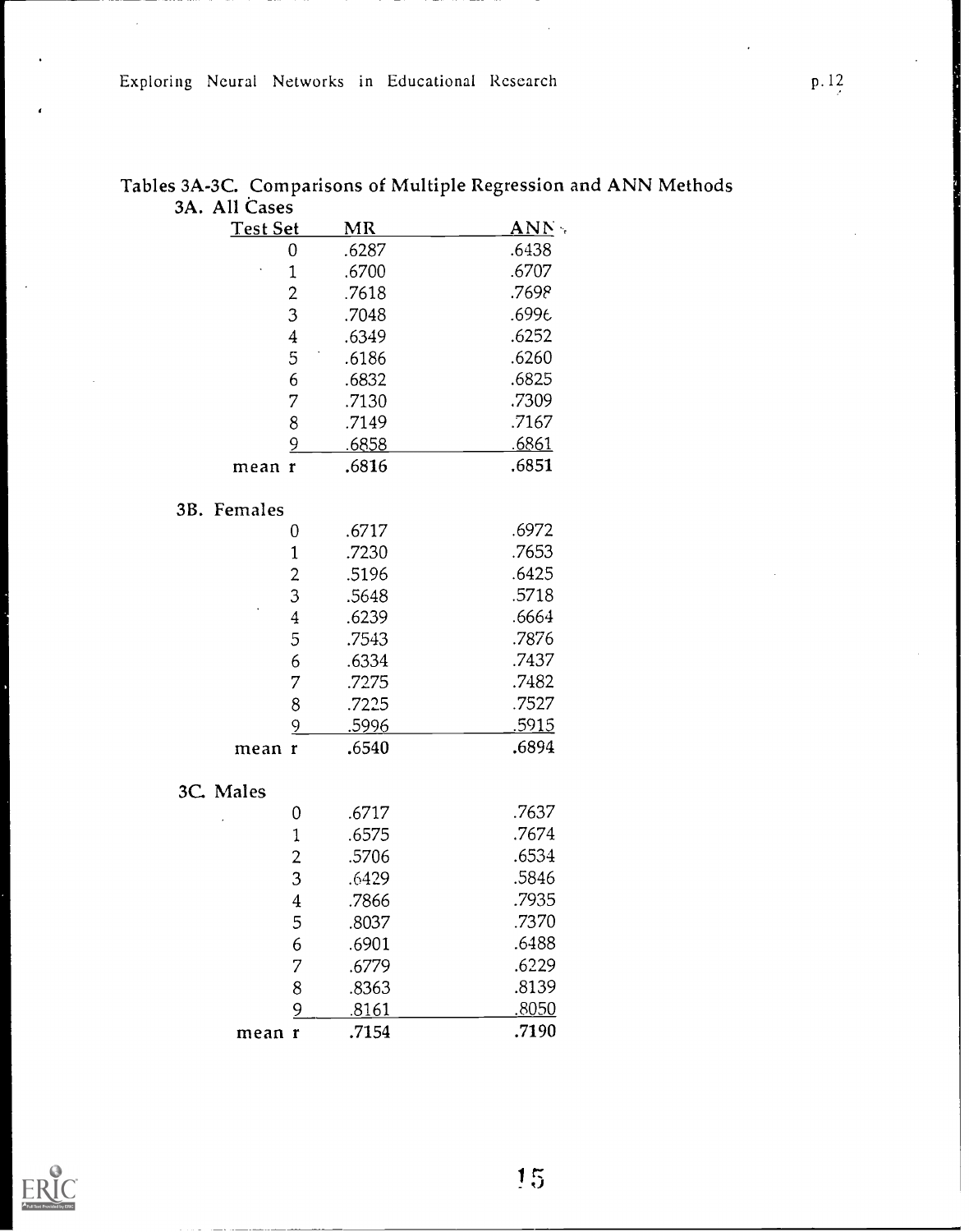| 4A. All Cases    |             |             |
|------------------|-------------|-------------|
| <b>Test Set</b>  | <u>DA</u>   | <u>ANNs</u> |
| 0                | 83.3%       | 86.7%       |
| $\mathbf 1$      | 78.3        | 85.0        |
| $\overline{c}$   | 88.3        | 85.0        |
| 3                | 78.3        | 83.3        |
| $\overline{4}$   | 80.0        | 83.3        |
| $\bar{5}$        | 70.0        | 70.0        |
| 6                | 73.3        | 75.0        |
| 7                | 78.3        | 78.3        |
| 8                | 75.0        | 76.6        |
| $\overline{9}$   | <u>78.3</u> | 80.0        |
| $\%$<br>mean     | 78.3        | 80.3        |
| 4B. Females      |             |             |
| 0                | 80.0%       | 86.7%       |
| $\mathbf 1$      | 80.8        | 76.7        |
| $\overline{c}$   | 80.0        | 83.3        |
| 3                | 70.0        | 73.3        |
| $\boldsymbol{4}$ | 76.6        | 76.6        |
| 5                | 83.3        | 86.6        |
| 6                | 60.0        | 83.3        |
| 7                | 80.0        | 83.3        |
| 8                | 86.6        | 83.3        |
| 9                | 69.0        | 75.9        |
| mean %           | 76.5        | 80.9        |
| 4C. Males        |             |             |
| 0                | 77.0%       | 74.2%       |
| 1                | 74.2        | 83.9        |
| $\overline{c}$   | 67.7        | 67.7        |
| 3                | 61.3        | 64.5        |
| $\bf{4}$         | 61.3        | 83.7        |
| 5                | 65.0        | 93.5        |
| 6                | 54.8        | 87.1        |
| 7                | 74.2        | 93.5        |
| 8                | 71.0        | 93.5        |
| 9                | 83.9        | 100.0       |

mean % 69.0 84.2

# Tables 4A-4C. Comparisons of Discriminant Analysis and ANN Methods



 $\bar{\mathbf{y}}$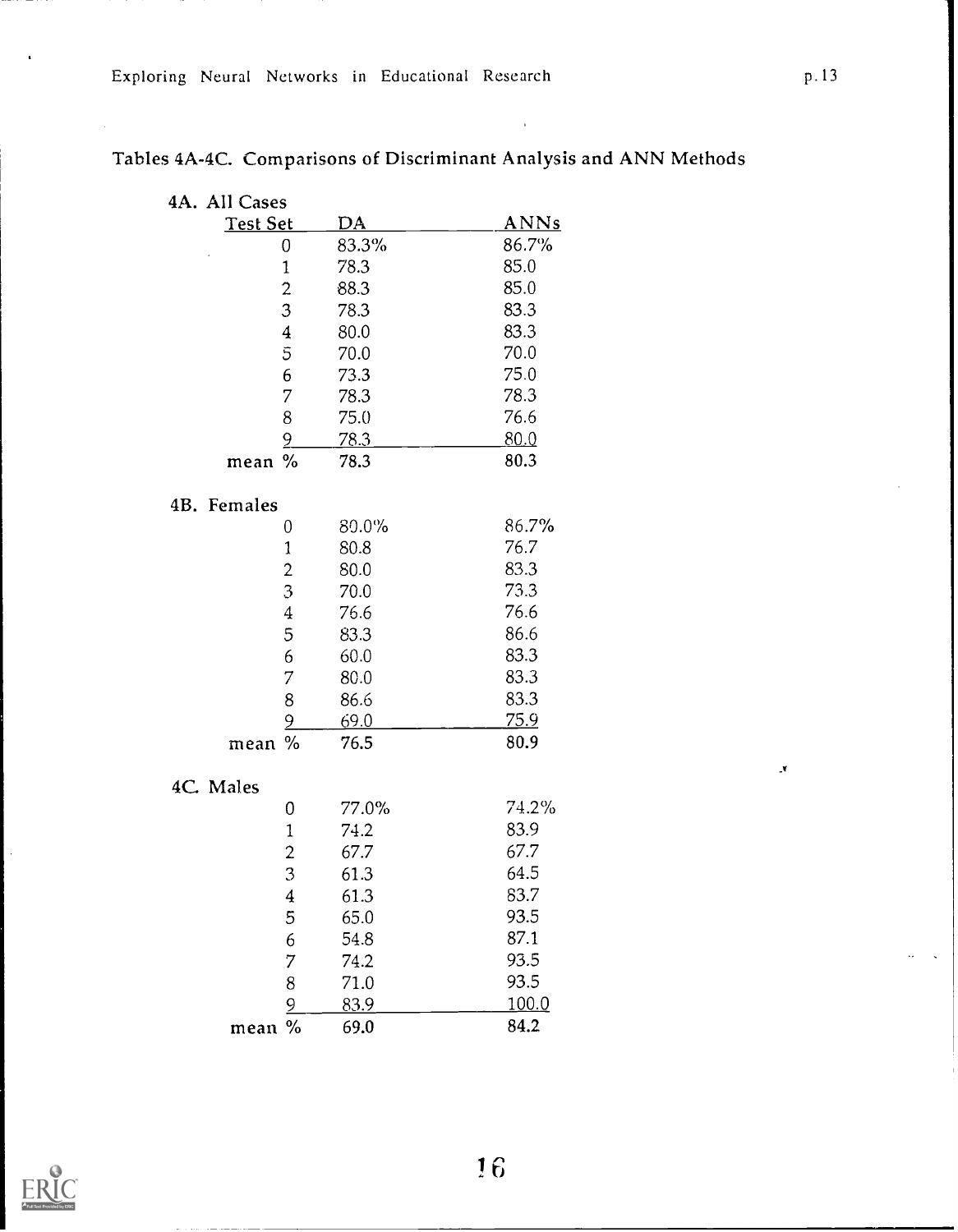| <b>Test Set</b> |   | MR    | AIM   |
|-----------------|---|-------|-------|
|                 | 0 | .6287 | .6845 |
|                 |   | .6700 | .7324 |
|                 | 2 | .7618 | .5600 |
|                 | 3 | .7048 | .6075 |
|                 | 4 | .6349 | .7661 |
|                 | 5 | .6186 | .6639 |
|                 | 6 | .6832 | .7191 |
|                 | 7 | .7130 | .6553 |
|                 | 8 | .7149 | .8124 |
|                 | 9 | .6858 | .8090 |
| mean r          |   | .6816 | .7010 |

|  | Table 5. Comparison of Multiple Regression and AIM Methods |  |  |
|--|------------------------------------------------------------|--|--|
|--|------------------------------------------------------------|--|--|